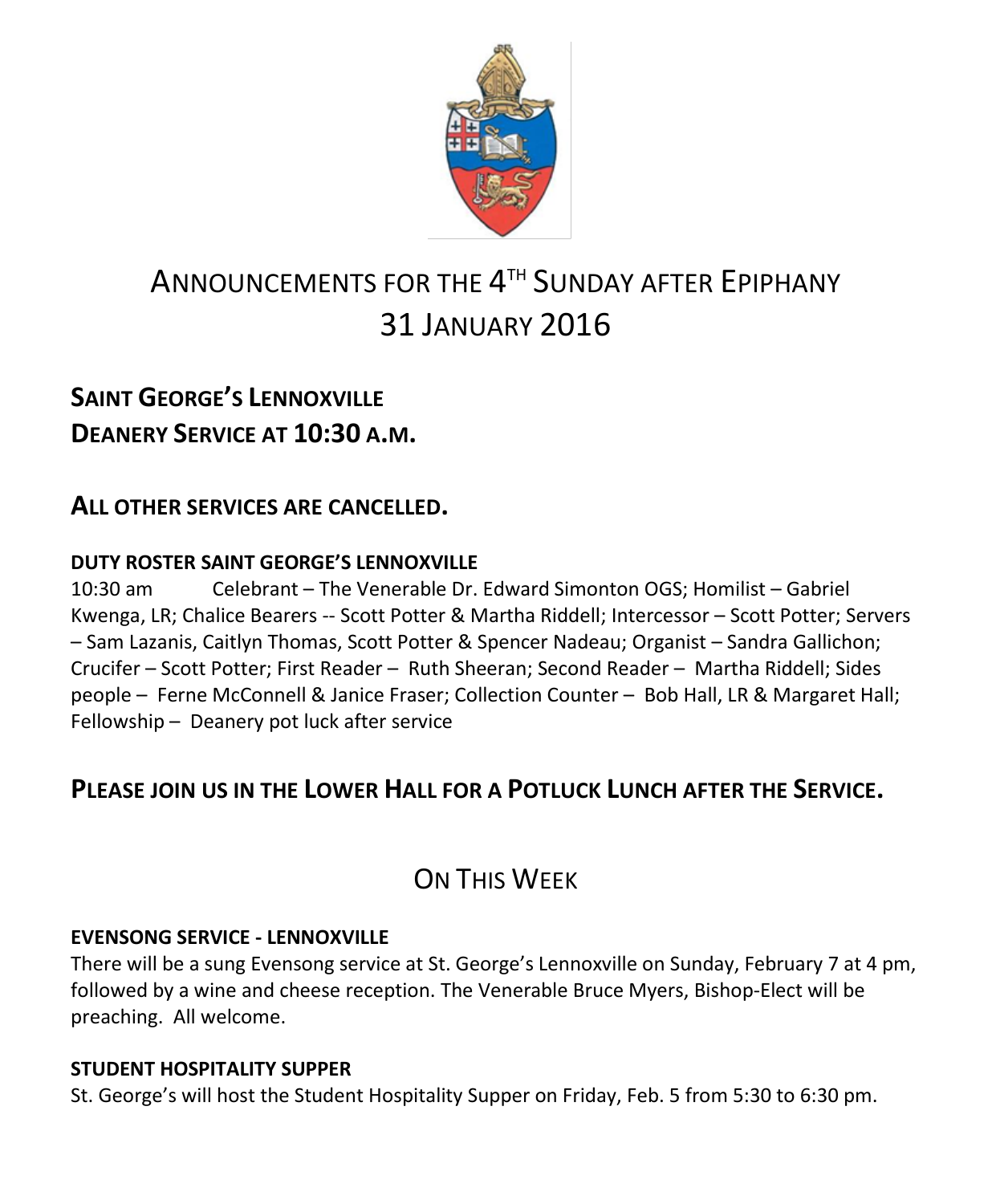#### **DR. WHO SOCIETY – LENNOXVILLE**

Meets Tuesdays from 7 – 10 pm in the Main Hall at St. George's Lennoxville.

### **Messy Church – St Paul's Church, Bury** *Wednesday, February 3, 5:15 - 6:45*

Our theme will be the baptism of Jesus with story-telling, crafts, worship, and dinner provided. All families with children are welcome, but please let us know if you are attending so that we know how many places to set at the table and how much food to prepare. For more information about Messy Church, please contact [lynndillabough@gmail.com](https://webmail.ubishops.ca/owa/redir.aspx?SURL=gJAaQmXdJrAJmmsLIUsCBnpsgFgooUUINemiAuOcj2MA77Qn_yfTCG0AYQBpAGwAdABvADoAbAB5AG4AbgBkAGkAbABsAGEAYgBvAHUAZwBoAEAAZwBtAGEAaQBsAC4AYwBvAG0A&URL=mailto%3alynndillabough%40gmail.com)

# SERVICES THIS WEEK

| <b>TODAY</b>       | 10:30 AM                          | <b>HOLY EUCHARIST</b>     | <b>LENNOXVILLE - DEANERY SERVICE</b> |
|--------------------|-----------------------------------|---------------------------|--------------------------------------|
|                    | ALL OTHER SERVICES ARE CANCELLED. |                           |                                      |
| <b>NEXT SUNDAY</b> | 9 AM                              | <b>HOLY EUCHARIST</b>     | <b>NORTH HATLEY</b>                  |
|                    | $9:15 \text{ AM}$                 | <b>BAS MORNING PRAYER</b> | <b>MAGOG</b>                         |
|                    | 11AM                              | <b>HOLY EUCHARIST</b>     | LENNOXVILLE                          |
|                    | 4 PM                              | EVENSONG                  | LENNOXVILLE                          |
|                    |                                   |                           |                                      |

# DEANERY MEETINGS AT ST GEORGE'S LENNOXVILLE

#### **DEANERY WORSHIP MINISTRY TEAM**

Meets Tuesday, February 9 at 10:00 – 11:00 am in the Upper Room

#### **LECTIO DIVINA**

Every Tuesday from 9 – 9:55 am in the Upper Room, St. George's Lennoxville.

# UPCOMING EVENTS

#### **ASH WEDNESDAY SERVICES – FEBRUARY 10**

2 pm at St. Barnabas, North Hatley 5 pm at St. George's, Lennoxville

### **VALENTINE LUNCHEON – RICHMOND**

Valentine Luncheon at St Anne's, Richmond on *Saturday, February 13, 11:30 - 1:00*. Come and celebrate Valentine's Day with our annual luncheon. \$10 for adults and \$5 for children. There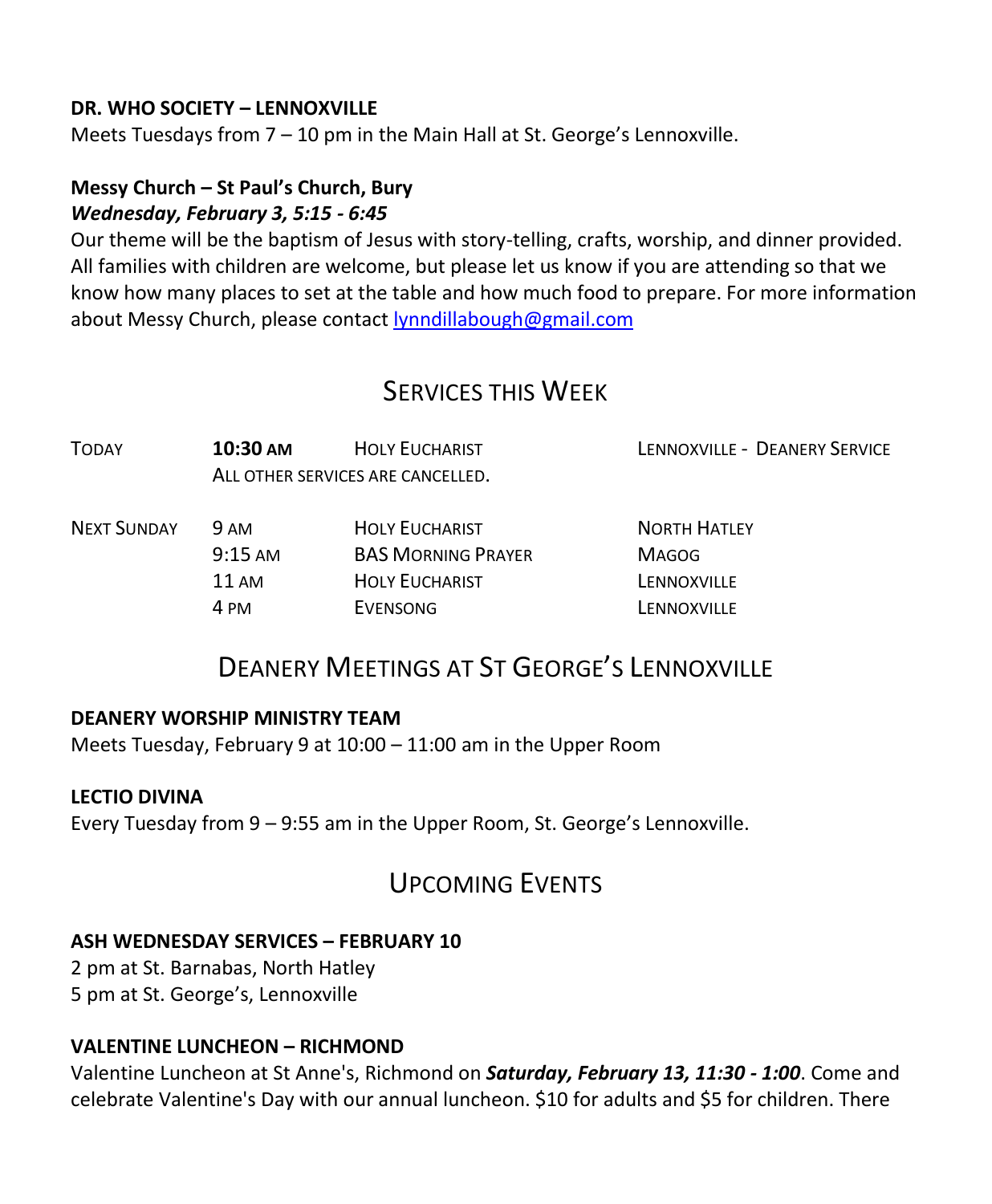will be a bazaar table as well as door prizes and a raffle. We would love to see you! Please contact [lynndillabough@gmail.com](https://webmail.ubishops.ca/owa/redir.aspx?SURL=6EKhRTHO4Pt53kSq4KbOJzArWwaL-MOrqXB8mETx9o-9E0EidRfTCG0AYQBpAGwAdABvADoAbAB5AG4AbgBkAGkAbABsAGEAYgBvAHUAZwBoAEAAZwBtAGEAaQBsAC4AYwBvAG0A&URL=mailto%3alynndillabough%40gmail.com) if you have any questions.

### **SHROVE TUESDAY PANCAKE SUPPER – COATICOOK**

St Stephen's Church, Coaticook - Annual Shrove Tuesday Pancake Supper will be held on February 9th, 5 pm at the Coaticook Golf Club. Free will donation. For information please contact Lauraine Denis at 819 849 7196

### **The Nicene Creed: What Does the Church REALLY Believe?** – **St George's, Lennoxville** *Wednesday, February 17 – March 23, 6:00 pm*

A six weeks course on the Nicene Creed led by the Archdeacon will be held on the Wednesday Evenings in Lent. This course is particularly suitable for those of mature years considering preparation for the Sacrament of Confirmation. It is also suitable for those interested in the theology and philosophy of foundational Christian thought. Participants need not be Christians, but the course is for all those who are interested in what the Church REALLY believes as opposed to what most people THINK it believes. Conversation will take part over a Lenten soup supper.

# **Six Week Lenten Reflection Group – St George's, Lennoxville**  *Tuesday, February 16 – March 22, 9:00 – 10:00 am*

All are welcome for an hour of quiet reflection on the lectionary readings for Lent. We will use the method of lectio divina to listen for God's Word speaking in our lives. All materials are provided and there is no need to sign up. Please just come when you can. It is cold outside, but this group is warm and welcoming. If you have any questions, please contact [lynndillabough@gmail.com](https://webmail.ubishops.ca/owa/redir.aspx?SURL=gJAaQmXdJrAJmmsLIUsCBnpsgFgooUUINemiAuOcj2MA77Qn_yfTCG0AYQBpAGwAdABvADoAbAB5AG4AbgBkAGkAbABsAGEAYgBvAHUAZwBoAEAAZwBtAGEAaQBsAC4AYwBvAG0A&URL=mailto%3alynndillabough%40gmail.com) 

# **Deanery Council meeting – St George's Church Hall, Lennoxville**  *Saturday, February 20, 2:00 pm*

All members of the Deanery Council are requested to attend this meeting. You are a voting member of the Council if you attended the last synod. If your congregation did not send a member to the synod, please elect a parochial member to be your representative. At this meeting the Rural Dean, Secretary and Treasurer will be elected. The current officers are willing to continue, but these are elected positions so others are welcome to put their names forward. The Rural Dean must be a member of the Deanery Council, but the Secretary and Treasurer do not need to be. Please send nominations to Ruth Sheeran

( [rsheeran@ubishops.ca](https://webmail.ubishops.ca/owa/redir.aspx?SURL=-CZySzMhc_Nw-qJCDQ2gr1YaI2MeAGrLlRDG4wCrcnMA77Qn_yfTCG0AYQBpAGwAdABvADoAcgBzAGgAZQBlAHIAYQBuAEAAdQBiAGkAcwBoAG8AcABzAC4AYwBhAA..&URL=mailto%3arsheeran%40ubishops.ca) ) before the meeting as nominations will not be received from the floor. The meeting is open to all interested members of the Deanery.

### **"The Hatless Christians" Youth Group – St Anne's, Richmond** *Sunday February 14 and 21, March 13 and 20, 1:30 - 4:00*